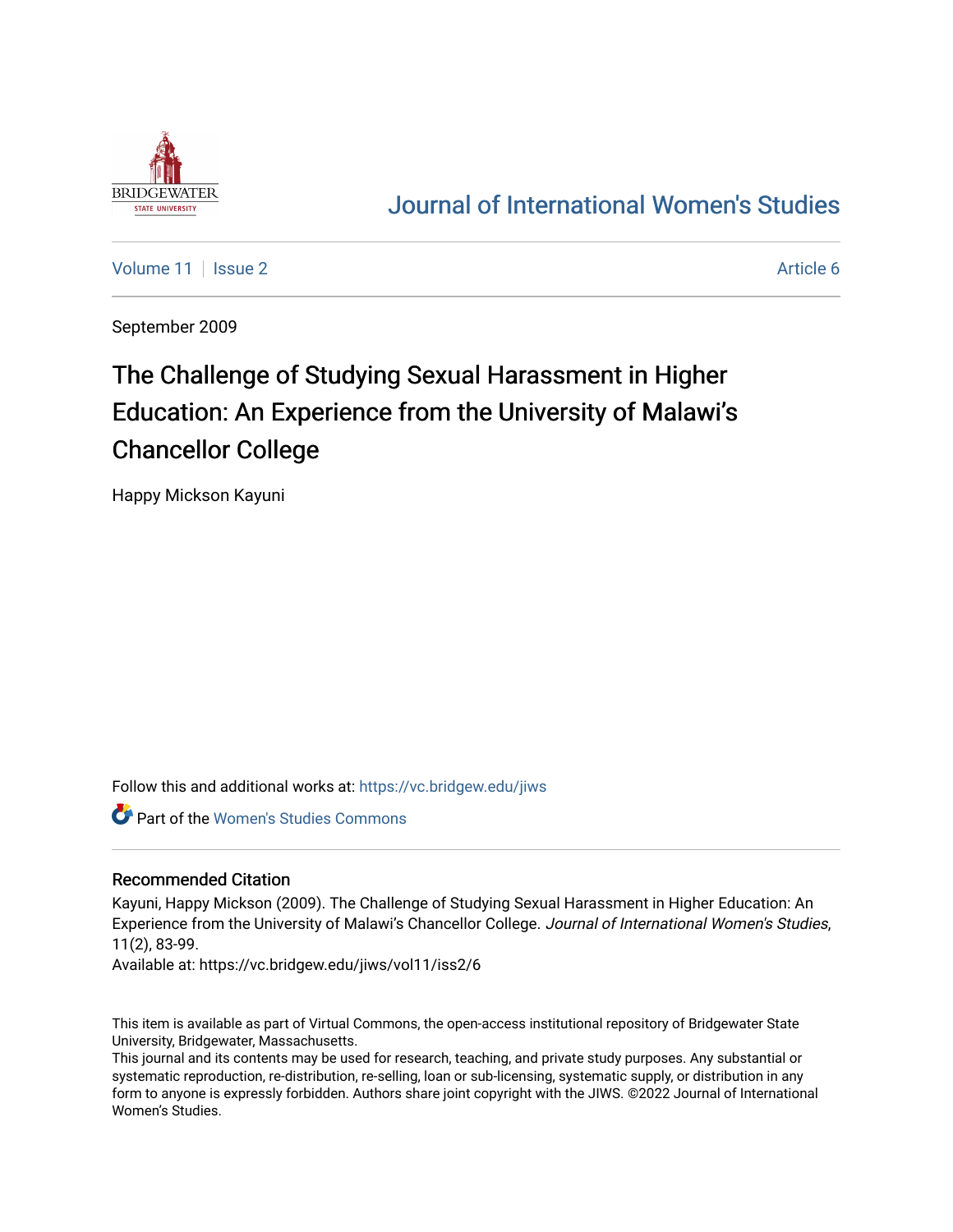#### **The Challenge of Studying Sexual Harassment in Higher Education: An Experience from the University of Malawi's Chancellor College.**

By Happy Mickson Kayuni<sup>1</sup>

#### **Abstract**

This paper is an outcome of an empirical research study conducted in November 2007 and April 2008 to analyse the extent and factors contributing to sexual harassment in the University of Malawi's Chancellor College. The study set out to answer some of the following research questions: (1) how does the Chancellor College community understand sexual harassment? (2) What are the extent, nature and forms of sexual harassment in Chancellor College? (3) In which ways are sexual harassment complaints handled? (4) What are the contents of institutional policies and procedures that focus on sexual harassment? Despite such a properly outlined purpose of this research, there were several challenges that emerged which this paper attempts to highlight. Specifically, there was a low response rate for the questionnaires administered but an overwhelming positive response to individual and focus group discussions. In other words, the qualitative approach was welcomed while the quantitative approach did not achieve its purpose. This paper discusses the reasons for such a discrepancy and the effect of such an anomaly on the paper's overall goal. Apart from these challenges, the paper also briefly shares some of its findings derived from a qualitative assessment and organisational records of the University of Malawi's Chancellor College.

*Keywords*: Sexual harassment, Malawi, qualitative research

#### **Introduction**

<u>.</u>

In contemporary organisations, including university campuses, the issue of sexual harassment is increasingly becoming the centre of discussion. Mohipp and Senn (2008) and Martin (2008) point out that in most schools, sexual harassment has now became an issue of research and discussion. This confirms the observation made by Kastl and Kleiner (2001, p.156) that "sexual harassment has been a problem since there has been interaction between men and women". They also add that "as long as there has been a sexual attraction between the sexes and that attraction is not mutual there will be cases of sexual harassment". What is making the issue of sexual harassment to be brought to the fore front is the fact that more and more females are currently joining institutions of higher learning as students where in most cases they find that the institutional policies are ill prepared to handle the issue of sexual harassment. The distinctive impact of sexual harassment is aptly captured in one of Malawi's weekend papers: "Sexual harassment is more than the act. It is the tone, the feeling and the consequences of that event that wreak the most havoc on its victims" (*Malawi News*, 27 January- 2 February 2007).

This paper is an outcome of an empirical research conducted in November 2007 and April  $2008^2$ . The study set out to answer some of the following research questions: (1) how does the Chancellor College community understand sexual harassment? (2) What

<sup>&</sup>lt;sup>1</sup> University of Malawi. Political & Administrative Studies Dept. P.O. Box 280, Zomba, Malawi

 $2^2$  This study did not include postgraduate students hence the analysis doesn't relate in any way to this group.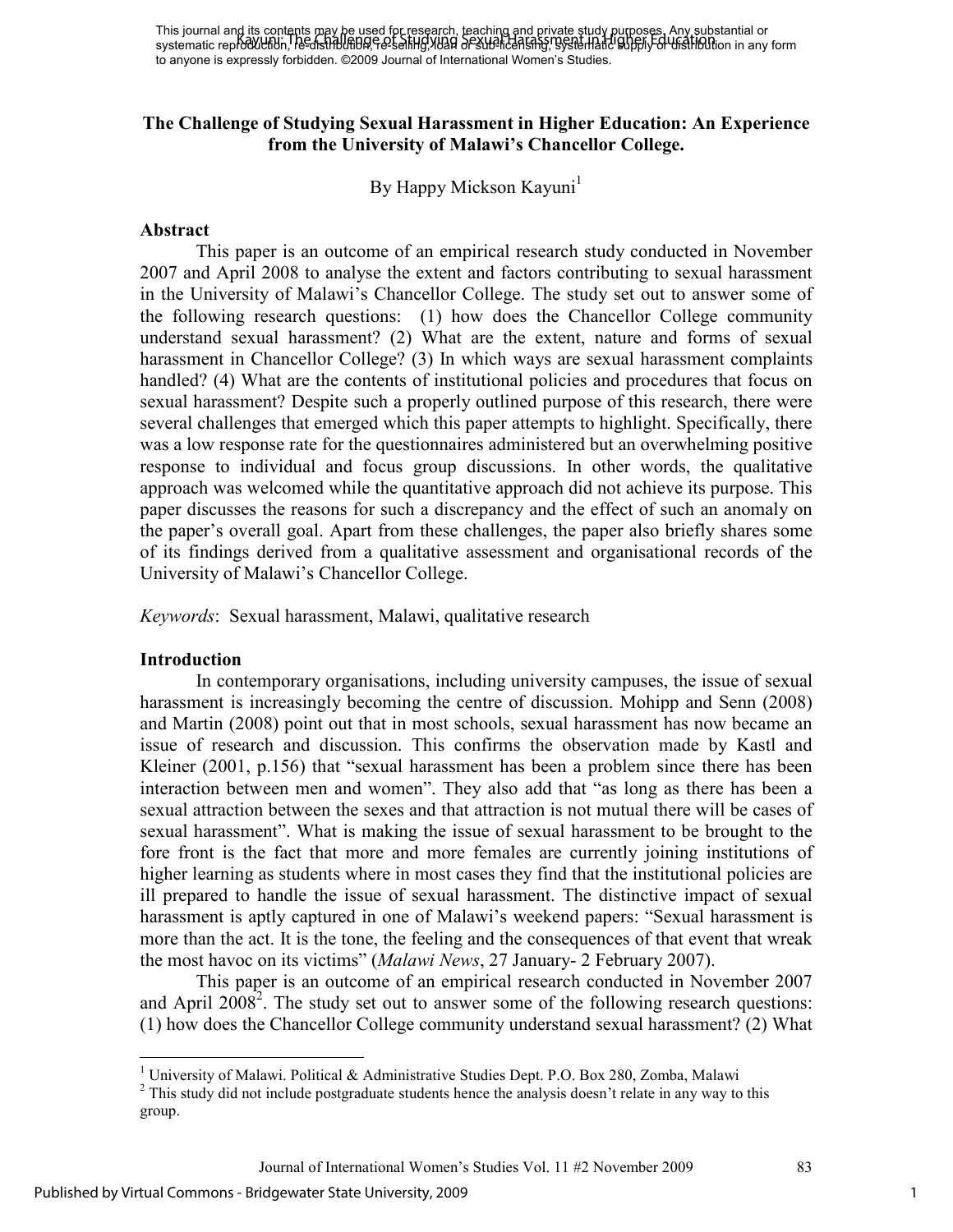are the extent, nature and forms of sexual harassment in Chancellor College? (3) In which ways are sexual harassment complaints handled? (4) What are the contents of institutional policies and procedures that focus on sexual harassment? Despite such a properly outlined purpose of this research, there were several challenges that emerged which this paper attempts to highlight. Specifically, there was a low response rate for the questionnaires administered but an overwhelming positive response to individual and focus group discussions. In other words, the qualitative approach was welcomed while the quantitative approach did not achieve its purpose. This paper discusses the reasons for such a discrepancy and the effect of such an anomaly on the paper's overall goal. Apart from these challenges, the paper also briefly shares some of its findings derived from a qualitative assessment and organisational records of the University of Malawi's Chancellor College. In this regard, the paper discusses the role of the college disciplinary committee in handling sexual harassment.

#### **Sexual Harassment in Higher Education: Lessons from the Literature**

This section aims at critically analysing the various perspectives and challenges of studying the concept of sexual harassment. The first part focuses on the concept of sexual harassment and this is followed by challenges of studying sexual harassment; vulnerability of university campuses; and legal provisions against sexual harassment in Malawi.

# *The concept of sexual harassment*

The concept of "sexual harassment has developed into one of the most controversial, complex and perhaps widespread HR[human resources] problems in the world" (Grobler *et al,* 2002, p.56). Sexual harassment is simply defined as unwanted conduct of a sexual nature. The unwanted nature of the conduct distinguishes it from consensual behaviour. According to the South African *Code of Good Practice<sup>3</sup>* (quoted in Grobler *et al,* 2002, p.57), sexual attention becomes sexual harassment if:

- the behaviour is persisted in, although a single incident of harassment can constitute sexual harassment; and/or
- the recipient has made it clear that the behaviour is considered offensive; and/or
- the perpetrator should have known that the behaviour is regarded as unacceptable.

In an educational environment, Chuang and Kleiner (1999, p.13) state that "sexual harassment means unwelcome sexual advances, requests for sexual favours, and other verbal, visual, or physical conduct of a sexual nature, made by someone from or in the education setting". In this regard, "sexual harassment is not sexual interaction, flirtation,

 $\overline{a}$ 

<sup>&</sup>lt;sup>3</sup> Although there is lack of commonality on the specific definition of sexual harassment, all definitions agree that the behavior is unwanted and causes harm (physical or psychological) to the victims. The international conventions that tackle the issue of sexual harassment include: United Nations General Recommendation 19 and the ILO's Discrimination (Employment and Occupation) Convention (No. C111); European Union (EU) and the Council of Europe (COE). The South African Code of Good Conduct's definition compares favourably with these international conventions and other national definitions of the term.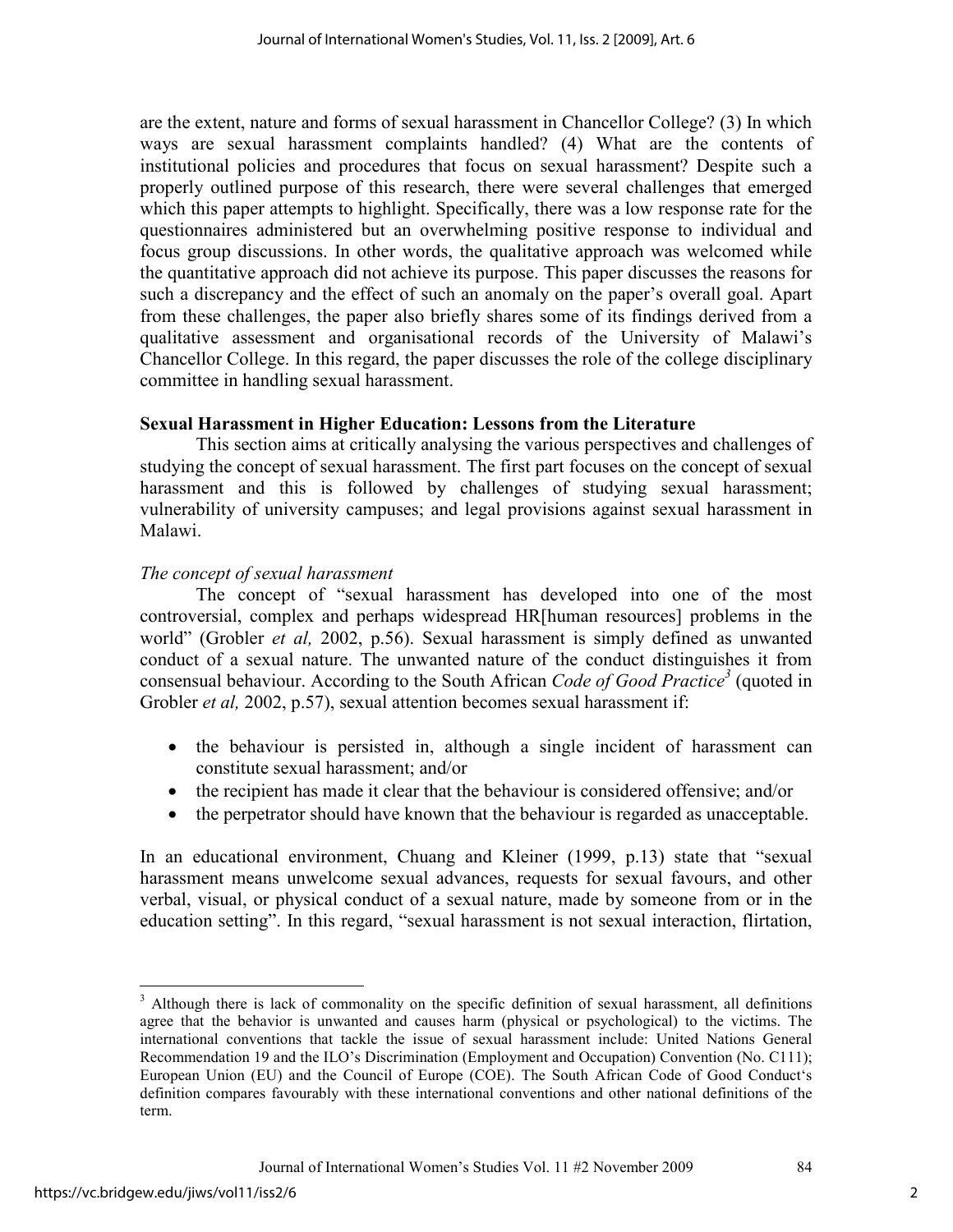attraction or friendship which is invited, mutual, consensual or reciprocated" (Nyamulani, 2006, p.7).

However, Barton and Eichelberger (1994,p.24) argue, "deciding where harassment begins and ends is an admittedly difficult yet necessary by-product of this process". According to a BBC Africa online debate of 16<sup>th</sup> August 2006 entitled *What is sexual harassment?*, one discussant from Kenya argued that:

I think we need to define what constitutes sexual harassment. Sometimes with friends, you never realize what some consider sexually harassment. During a class in college, one lady felt that men with tightly fitting T-shirts offended her, while men generally concluded that provocatively dressed ladies spoilt their eyes and emotions. As they say; beauty is in the eye of the beholder, so is sexual harassment!

(Dominic Tomno, Nairobi, Kenya. *BBC Africa online discussion*, 16<sup>th</sup> August 2006)

This point is further supported by Kastl and Kleiner (2001, p.157), who point out that although the definition of sexual harassment "appears straightforward at first glance, it is more complicated upon greater study". They add, "the real challenge is how to apply this definition in the real world [because] much of the definition contains descriptions of behaviours". By relying on descriptions of behaviour, there are several problems that emerge, namely:

- these behaviours have to be interpreted by an individual through his or her eyes and experience;
- individuals have different sensitivity levels and interpret the same behaviour in various ways;
- due to this individual interpretation of behaviour, subtle forms of sexual harassment are often hard to define (Kastl and Kleiner, 2001, p.157).

# **Who is normally sexually harassed in university campuses?**

Recent studies such as that of Chamberlain *et al* (2008) agree with Paludi and Barickman (1991) who suggest that, because of power structures and cultural biases in organisations (such as universities), "women are overwhelmingly the targets of sexual harassment and, although a profile has not been empirically established, nearly all harassers are male". Jones (1996, p.104) adds that "women students are still subjected to violence, intimidation, discrimination, hostility, and more subtle forms of control from men on university campuses". Several studies reinforce Paludi and Barickman's findings by showing that men rarely suffer from sexual harassment (Hurley and Fagenson-Eland, 1996; Kastl and Kleiner, 2001; Whaley and Tucker, 1998). However, sexual harassment is not always unidirectional as males are also subjected to harassment. The problem with most studies is that they have been only focusing on the experience of women and in the process the harassment of males has not been discussed in the wider literature. Suffice to mention that even in cases where male harassment is investigated, it tends to be rare and not severe as compared to that of females.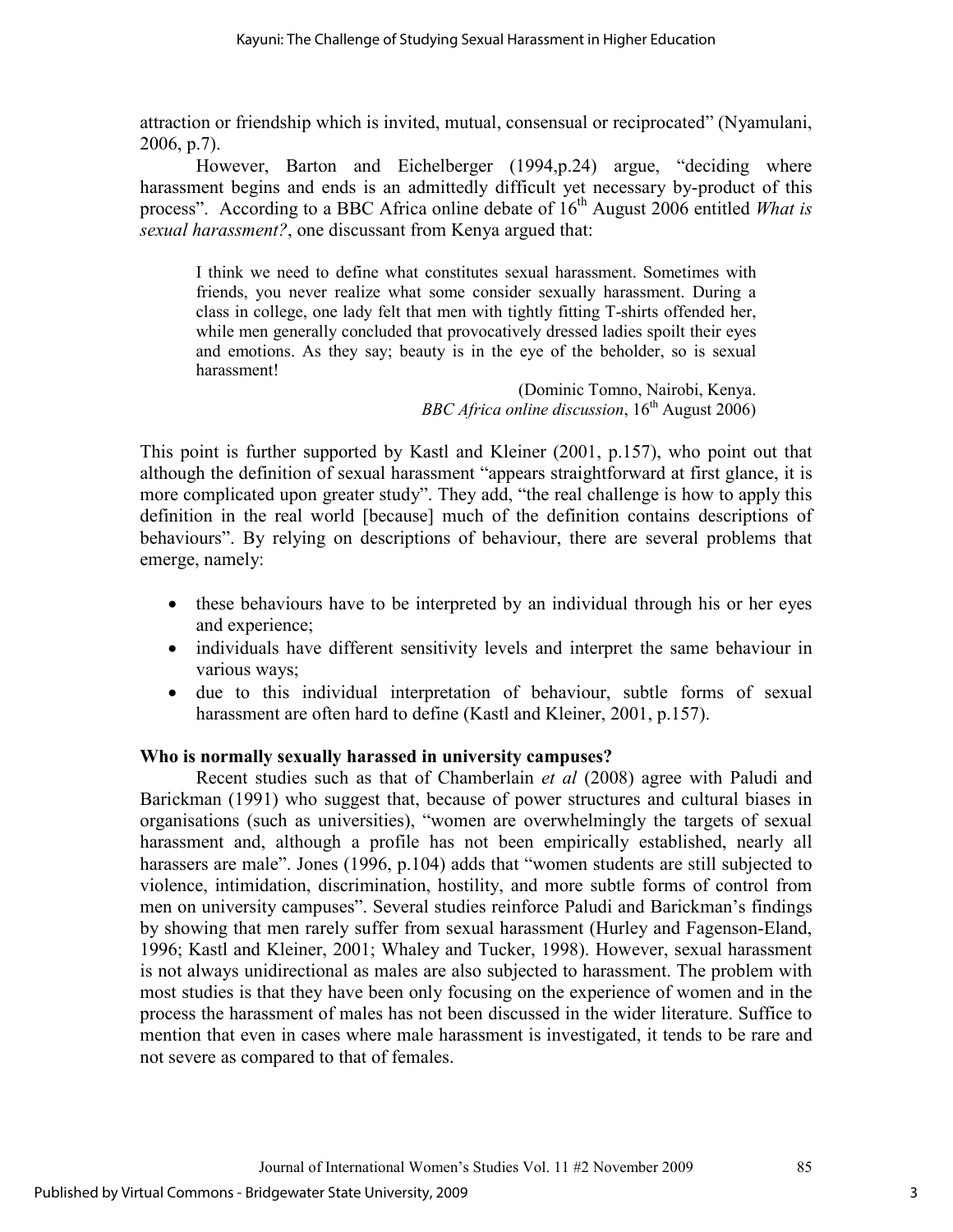From a study conducted at Lagos State University in Nigeria, it was established that male lecturers to female student was the commonest form of sexual harassment and the contributing factors *inter alia* included (Adedokun, 2005):

- (1) Integrity, self-esteem and intellectualism were not properly cultivated by some lecturers;
- (2) The perception was that female dressing and attitudes increase their vulnerability to sexual harassment;
- (3) Lack of respect for the female gender was reported as a fundamental reason for sexual harassment.

#### **Challenges of studying sexual harassment**

Due to changes in the gender composition of most contemporary organizations, there are numerous emerging issues, which organizations have to grapple with such as organizational politics and sexual harassment. Despite overwhelming interest in these issues in most contemporary organizations, it is generally agreed that "understanding sexual harassment, why it occurs, and what can be done about it is a tremendous challenge even for dedicated researchers and organizational practitioners" (Bingham and Scherer, 2001, p.125).

Specifically, researchers have difficulty in explaining sexual harassment in the workplace "largely because it takes varied forms, is motivated by many factors, and is perceived differently depending on variables such as gender, age, status, and context" (Bingham and Scherer, 2001, p.125). For example "many women only label the most severe of the range of harassing behaviors as sexual harassment" hence the other ranges of harassment go unreported (Adams-Roy and Barling, 1998, p.329). Unfortunately, the ignored ranges are the foundation for the most severe cases. Researchers in the long run tend to under report the frequency of harassment in organizations. Another problem is that sexual harassment "is a sensitive and often sequestered organizational problem" (Clair, 1993 cited in Bingham and Scherer, 2001, p.126) hence "it is challenging to study it in actual organizations". It is not surprising therefore that "multiple and strong opinions" are common whenever the results are presented (Bingham and Scherer, 2001, p.126).

In most cases studies on sexual harassment are criticized on the basis of "unrepresentative samples and the lack of a relevant context" which often "raise questions about whether the findings are applicable to the problem of sexual harassment in organizations" (Bingham and Scherer, 2001, p.126). Bingham and Scherer (2001, p.126) argue that "although this criticism is justified, it does not consider the obstacles that impede researchers from obtaining valid, longitudinal measures of sexual harassment frequency". Bingham and Scherer further point out in case of universities, most of them do not have accurate records of sexual harassment incidents. This is the case as they do not keep records of informal reports and there is no effort to conduct a survey of the prevalence of sexual harassment. Citing an example of one University in USA, Bingham and Scherer (2001, p.126), state that there was a "disagreement within the institution about whether such information should even be recorded". Another problem is that research on sexual harassment is relatively still not fully developed yet within a short period of time it "has moved from prevalence studies to more sophisticated empirical and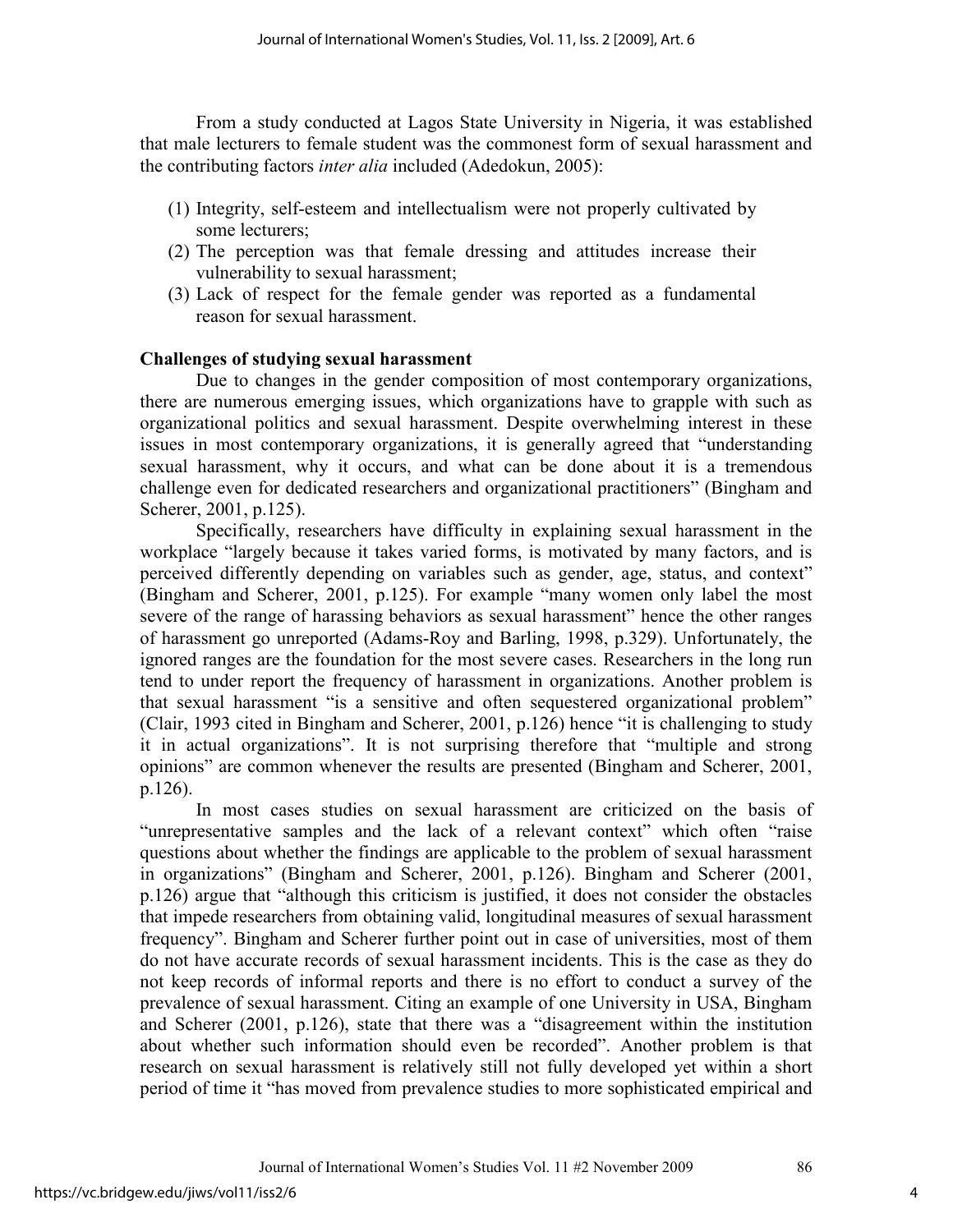theoretical analyses of the causes and consequences of sexual harassment" (Welsh, 1999, p.169). More importantly, "sexual harassment is not a purely objective phenomenon" because it is "based on an individual's perception of another's behavior, which may be affected by any of a number of factors that make up a situational context" (York, 1989, p.381). In this case "behavior that one person sees as sexual harassment another might see as innocent flirtation" (York, 1989, p.381). This has a direct impact on research findings because as York further observes, "survey researchers may try to impose a definition on respondents' estimates of incidence but not know whether that definition is, in fact, what people actually applied to decide that a behavior was sexual harassment".

Sexual harassment studies fall in the realm of gender studies and Broussine and Fox (2003, p. 27) warns of what they call the 'politics of gender research' or "the voices of discouragement that questioned the need for the research". They state that different actors in the system have different hopes for such kind of research outcomes. This leads to a situation whereby "being clear about frameworks and methods in this kind of research is not just an academic or methodological question. It is a political one as well" (Broussine and Fox, 2003, p. 31).

#### **Vulnerability of University campuses**

Howard-Hamilton *et al* (1998, p.56) point out that although there is now more public awareness of sexual harassment than in the past, "studies show that higher education institutions continue to provide a fertile environment for this type of behavior". The major problem is that students and lecturers are not fully oriented on the vulnerability of university campuses to this type of behaviour. The discussion below focuses on some vulnerability in the context of lecturer-student as well as student-student relationship.

Power, which is described as the capacity of an individual, group or organisation to influence others, requires that the one being influenced should perceive his or her dependency on the one holding the power. In university campuses, the general perception is that lecturers determine the outcome of the student's performance. Jones (1996, p. 102- 3) aptly summarizes this scenario by stating that "the apparently all-powerful teacher's authority to confer grades and legitimized judgment on the student's work", leads to a "web of desire, power, and vulnerability [that] forms some of the most productive-and most destructive pedagogical relationships possible." In this case Brandenburg (1982, p. 322) explains that "sexual harassment must be understood as an exploitation of a power relationship, rather than as an exclusively sexual issue". Consequently, Harassment occurs in the context of unequal power relations in which the abuser has more power than the victim (Benson, 1984, p.518). Within the sexual harassment scenario, there are two possible power relations. The first one is "contrapower" and this occurs when the abuser has formal power over the victim. A lecturer abusing a student might be in this realm of this type of harassment. The second case is "peer" sexual harassment and it occurs between equals- and studies show that male students are more likely to abuse female students due to their societal perception of taking them as "power holders".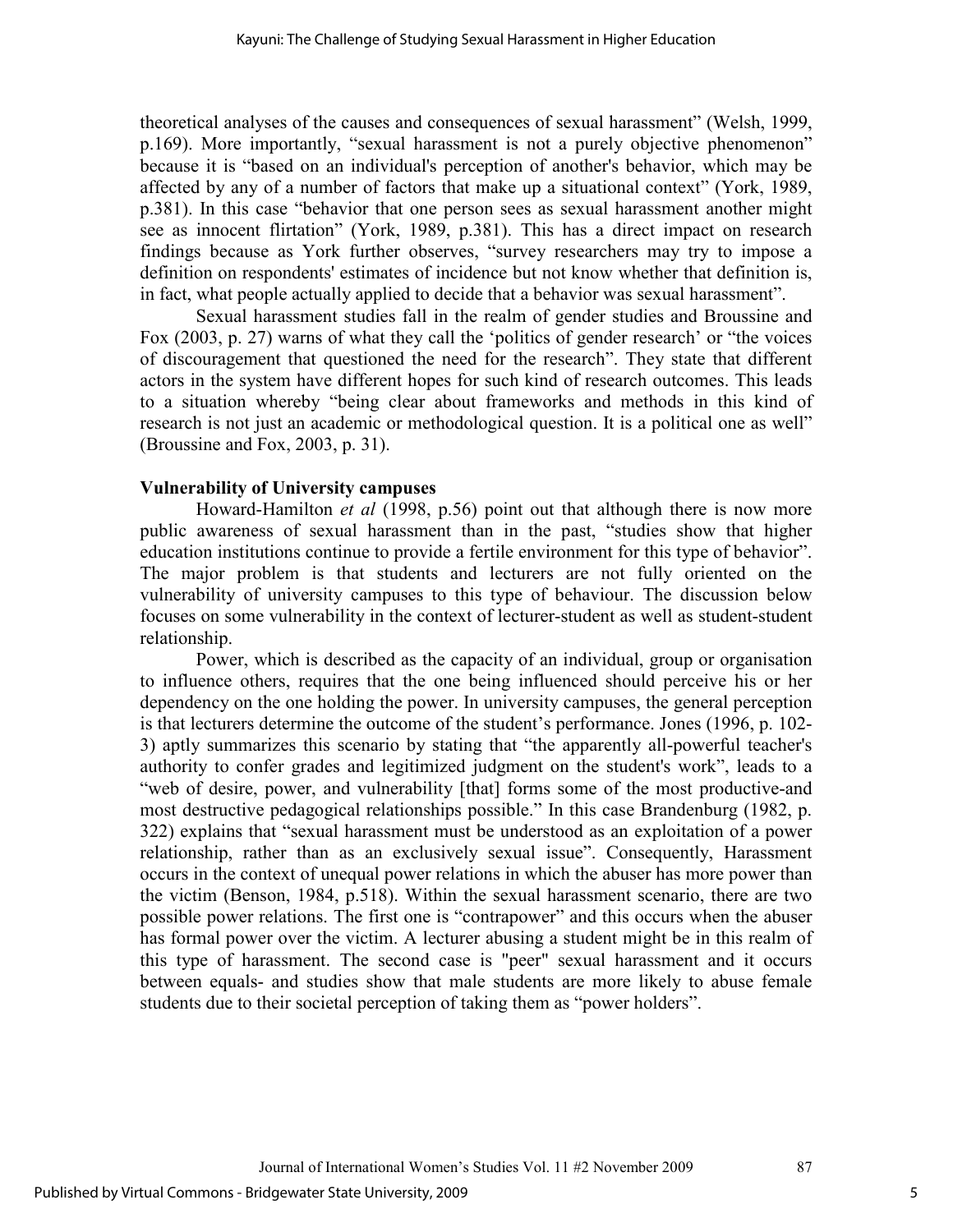The potentiality of increased peer sexual harassment in college campuses is mainly due to the following:

- the residential nature of many college campuses tends to assume that the social interaction between male and female students will be transparent and mature. However this is not the reality at all.
- there is often much more unsupervised social interaction between students. Thus students are more vulnerable to unwanted sexual advances.
- in addition, peers do not often communicate clearly the desire to be left alone. Any communication to be left alone is often misinterpreted as a sign of being interested in the opposite sex.
- students may not perceive themselves to have behaved in a sexually harassing manner unless the behaviour is extreme in nature (Kastl and Kleiner, 2001, p.156).

Student to student (peer) sexual harassment has great potential of creating a very hostile environment for the harassed student to the extent that she can seriously be affected academically as well as socially. The main danger with this form of harassment is that the interaction amongst peers is higher as compared to that of their lecturers. Consequently, the peer harassment has a geometric multiplier effect on the victim through this unavoidable constant social interaction.

#### **Legal provisions against sexual harassment in Malawi**

There is no legal definition of sexual harassment at the workplace or in higher education in Malawi. Despite the fact that the concept is mentioned in some penal provisions, it is not yet fully developed to ensure that it deters would-be harassers. According to Nyamulani (2006, p. vii), she argues that:

Even though the Republican Constitution and the Employment Act prohibit discrimination on the basis of sex, these provisions are too general for one to know what constitutes sexual harassment. Additionally, the penal provisions like insulting the modesty of a woman, indecent assault and rape help curb sexual harassment in the workplace to a very small extent because some types of sexual harassment unique to the workplace are not covered.

Sexual Harassment has been reported in most work organisations in Malawi. The Special Law Commission on Gender and the Law (2003, p.66) found that:

During work, women are commonly subjected to various forms of sexual harassment. Some male workers insult women and make disparaging or sexually suggestive comments about women employees. Other male workers touch or fondle co-workers without permission.

A few cases have also been brought before the Industrial Relations Court that relate to sexual harassment<sup>4</sup>. Some studies have been conducted in Malawi in relation to sexual

 $\overline{a}$ 

<sup>&</sup>lt;sup>4</sup> Tinyade Ntaba v. Continental Discount House, IRC Matter No. 73 of 2000.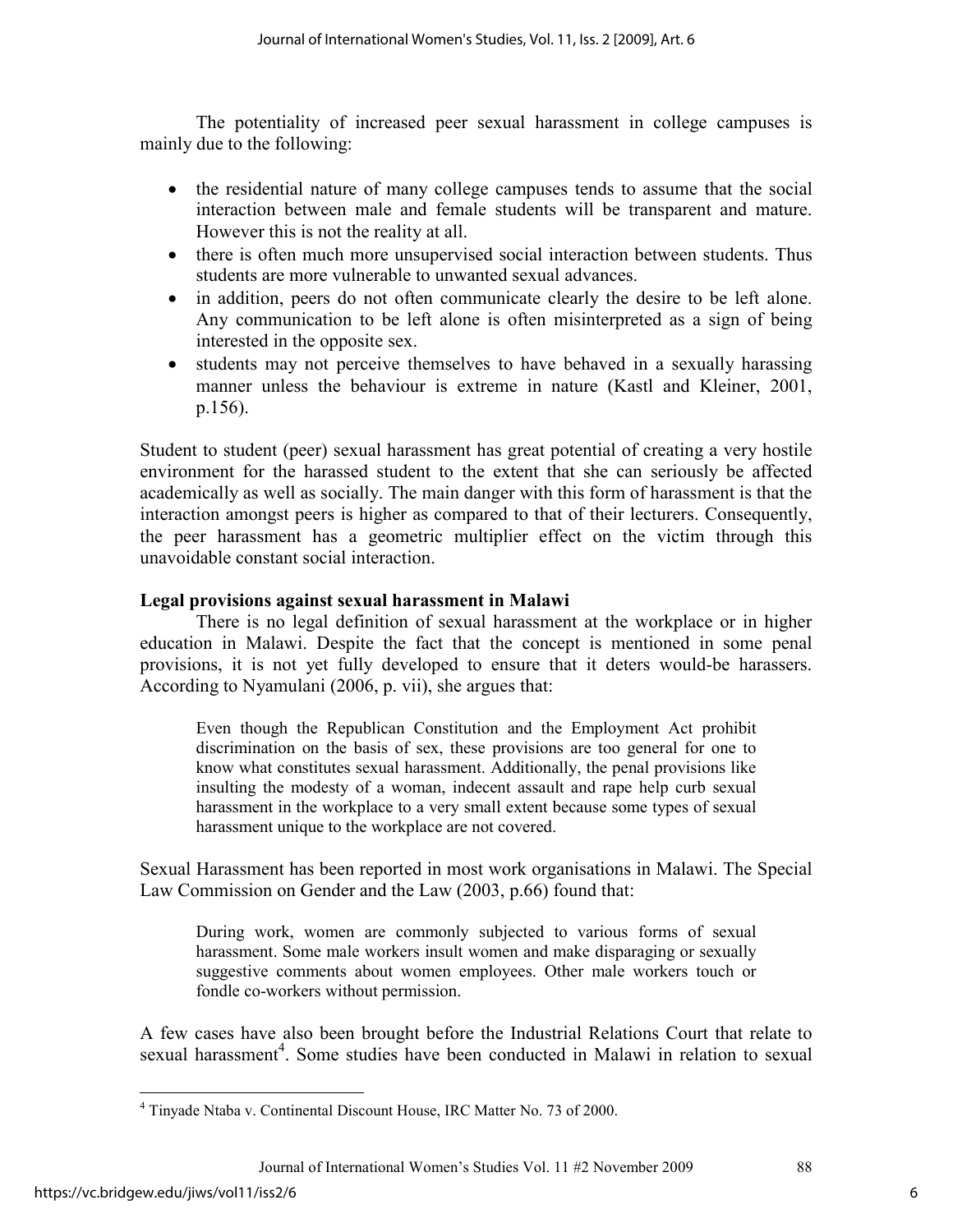harassment and almost all of them are unpublished works, namely: Dokali (1995), Chirwa (1999), Kumwenda (1995), Chigona (2003) and Kaukonde (2003) (cited in Nyamulani, 2006). Overall, despite these studies, sexual harassment in Malawi has neither been *adequately* analysed nor addressed systematically.

#### **Background to Sexual harassment Research at the University of Malawi's Chancellor College**

Extremely few studies have been done on sexual harassment<sup>5</sup> in higher education in Malawi hence it is admittedly difficult to establish the severity and prevalence of the problem in such institutions. According to Adedokun (2005, p.1) "Sexual harassment in educational settings and the workplace (formal and informal) in Nigeria and other parts of Africa has in the last two decades received local and international attention". However, despite this attention "it remains the least understood, documented and focused on, of all forms of violence; and policies and legislation against it are yet to be put in place".

A more detailed Sexual harassment study was conducted about 15 years ago at Chancellor College by Phiri *et al* (1994). The study entitled *Violence Against Women in Educational Institutions: The Case of Sexual Harassment and Rape on Chancellor Campus* raised tension on campus when it was presented to the extent that the main author Dr Isabel Phiri (Who was a lecturer in the Theology and Religious Studies Dept) was harassed by students and her house was vandalised. Consequently she left the University of Malawi. There has been no related study since then.

Prior to this study by Phiri *et al*, but in the same year of 1994, a seminar entitled "Violence against Women" was organised for all female students on Chancellor College campus. During this seminar, "the most outstanding issues were the escalating levels of sexual harassment and rape experienced by female students on Chancellor College campus" (Phiri *et al,* 1994, p.3). The study that followed up this seminar revealed that 12.6% of female students that responded to the questionnaire had been raped on campus. Out of all the students that had been raped, only 61% reported the incident. However none of these reported to the college administration or the police. The study also revealed that 67% of female students had been sexually harassed while on campus. The study concluded that 82% of the female students wanted a sexual harassment policy instituted.

The problem with Phiri *et al* (1994) study is that it overwhelmingly relied on a quantitative approach and also only female students were participants in the study. Another shortfall is that there was no input from the college administration officials, lecturers and other related key stakeholders. In other words, the major weakness is that the study focused exclusively on the experiences of female students and this approach ignored the general dynamics and other related causal factors that may best be described not only by the experience of female students alone but males as well. The study did not also have an in depth analysis of college records to substantiate the issues that it highlighted.

Agness Nyasulu v. Liberty Private Secondary School, IRC Matter No. 225 of 2002.

 $\overline{a}$ 

Salome Jumbo v. Banja La Mtsogolo, IRC Matter No. 73 of 2001.

Maria Msiska v. Mchenga Coal Mine Ltd, IRC Matter No. 15 of 2002.

Rose Kamkosi v. The Office of the Ombudsman, IRC Matter No. 70 of 2003.

<sup>&</sup>lt;sup>5</sup> Currently in literature the term 'Sexual harassment' is being replaced with 'Gender Based Harassment'. However the study retains the former due to its popularity.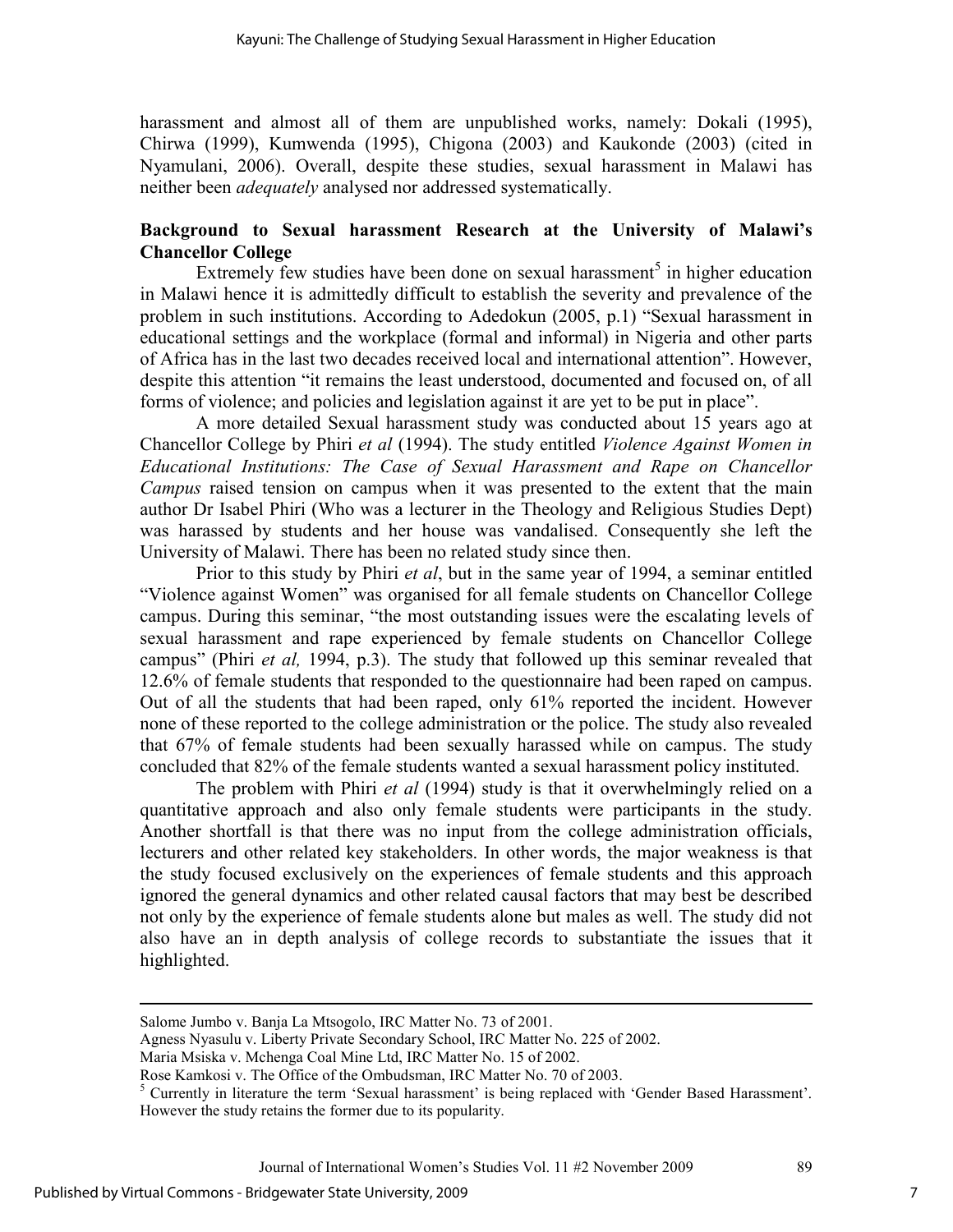The assumption that sexual harassment still exists in institutions of higher learning is highlighted by the fact that in 2006, a commercial law lecturer at the Polytechnic, a constituent college of the University of Malawi was dismissed after he was accused of sexually harassing his female students. A reference to sexual harassment in Malawi university campuses is captured in one commentary of the *Malawi News* of 27<sup>th</sup> January-2<sup>nd</sup> February 2007:

Among the worst-kept secrets *on any university campus*, work places and tertiary institutions is that of sexual harassment…we have not learnt how to handle sexual harassment socially, politically or legally, which demonstrates its continued destructive discourse within workplace and *university contexts*. We do not yet have the strategies to curb this behaviour and the attitudes that permit it (emphasis added).

Studies show that "increased enrolment leads to higher incidents" of sexual harassment in universities (Phiri *et al,* 1994, p.6). The University of Malawi and Chancellor College in particular has had an increased enrolment over the years as depicted in the table below that shows the total number of students over a period of seven years (2000 to 2006 and 2008):

| Year      | М     | F   | Total |
|-----------|-------|-----|-------|
| 2000/2001 | 1,066 | 418 | 1,484 |
| 2001/2002 | 1,107 | 448 | 1,555 |
| 2002/2003 | 1,214 | 496 | 1,710 |
| 2003/2004 | 1,290 | 524 | 1,814 |
| 2004/2005 | 1,430 | 580 | 2,002 |
| 2005/2006 | 1,574 | 691 | 2,264 |
| 2008      | 1,463 | 803 | 2,266 |

**Table 1:** Number of students at Chancellor College by gender from 2000 to 2006 and 2008

**Source:** Author's own calculations from Chancellor College's records.

The increase of about 53% in number of students (from 1,484 students in 2000, to 2,266 in 2008) should caution the college administration about the likelihood in the rise of sexual harassment cases.

# **Study objectives**

Against this background a study, on which this paper is based, was embarked upon in order to fully examine sexual harassment prevalence in the University of Malawi's Chancellor College. Specifically, the study had the following objectives:

- Analyze the extent to which staff and students of Chancellor College define and understand sexual harassment;
- Critically analyze the role of organisational politics and power relations in enhancing sexual harassment;
- Identify and examine the most vulnerable group in relation to cases of sexual harassment;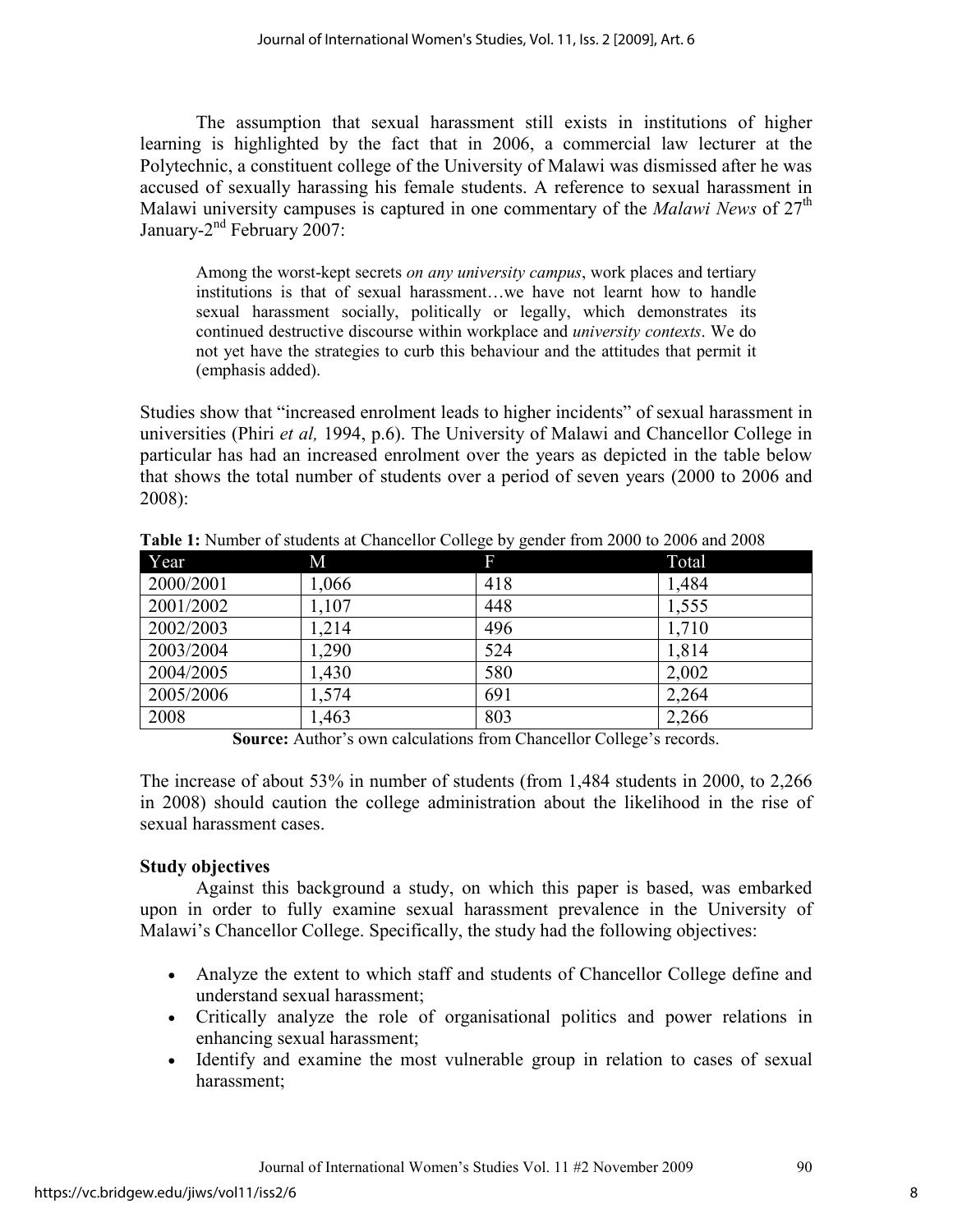- Critically analyze the divergence of views in relation to sexual harassment based on gender;
- Identify and assess the institutional measures taken to avoid or curb sexual harassment.

#### **Study methodology**

Data for this research were collected in several stages employing different methodologies. From the quantitative approach, 200 questionnaires were distributed to male and female students on campus (100 for each group). These questionnaires were adopted from two comprehensive and fairly consistent schemes for measuring sexual harassment and these are the Sexual Experiences Questionnaire (SEQ) and the Sexual Harassment of Men Scale (SHOM) developed by Fitzgerald *et a1* (1988 and 1995). The identified students were selected using stratified random sampling from the official list of college students. However, only 75 students handed in the filled questionnaires, representing a 37.5% response rate. Taking into consideration that the response was extremely low, these questionnaires were never used in this study- the results from these questionnaires couldn't be statistically significant to represent the views of Chancellor College students. Out of a total of 109 academic staff (excluding those on leave), 63 were systematically sampled for this study. 63 semi-structured questionnaires (23 females and 40 males) were sent to these lecturers and only 20 responded. This represents a 32% response rate. The sampled individuals were reminded to submit the filled questionnaires but the response rate still remained low. Similarly, due to this low response rate, none of these questionnaires were used because they were statistically insignificant.

| <b>Questionnaires</b> | <b>Students</b> | <b>Academics</b> |
|-----------------------|-----------------|------------------|
| <b>Issued</b>         | 200             |                  |
| Received              |                 |                  |
| Response rate         | 37.5%           | 32%              |

**Table 2**: Number of questionnaires distributed and response rates

From the qualitative approach there were several individual interviews and focus group discussions (FGDs) conducted within the college. In the case of individual interviews, the participants included three senior members of the college administration, a college disciplinary committee member, student union leaders, and 23 leaders of various students' religious and secular groups, Chancellor College Academic Staff Union official, and the Dean of Students. In total, there were 12 focus group discussions composed of the following participants: four male students' FDGs, four female FGDs and four gender mixed FGDs (with each comprised of students from one year of study). Some of the FGD sessions were recorded on an audio tape -and later transcribed.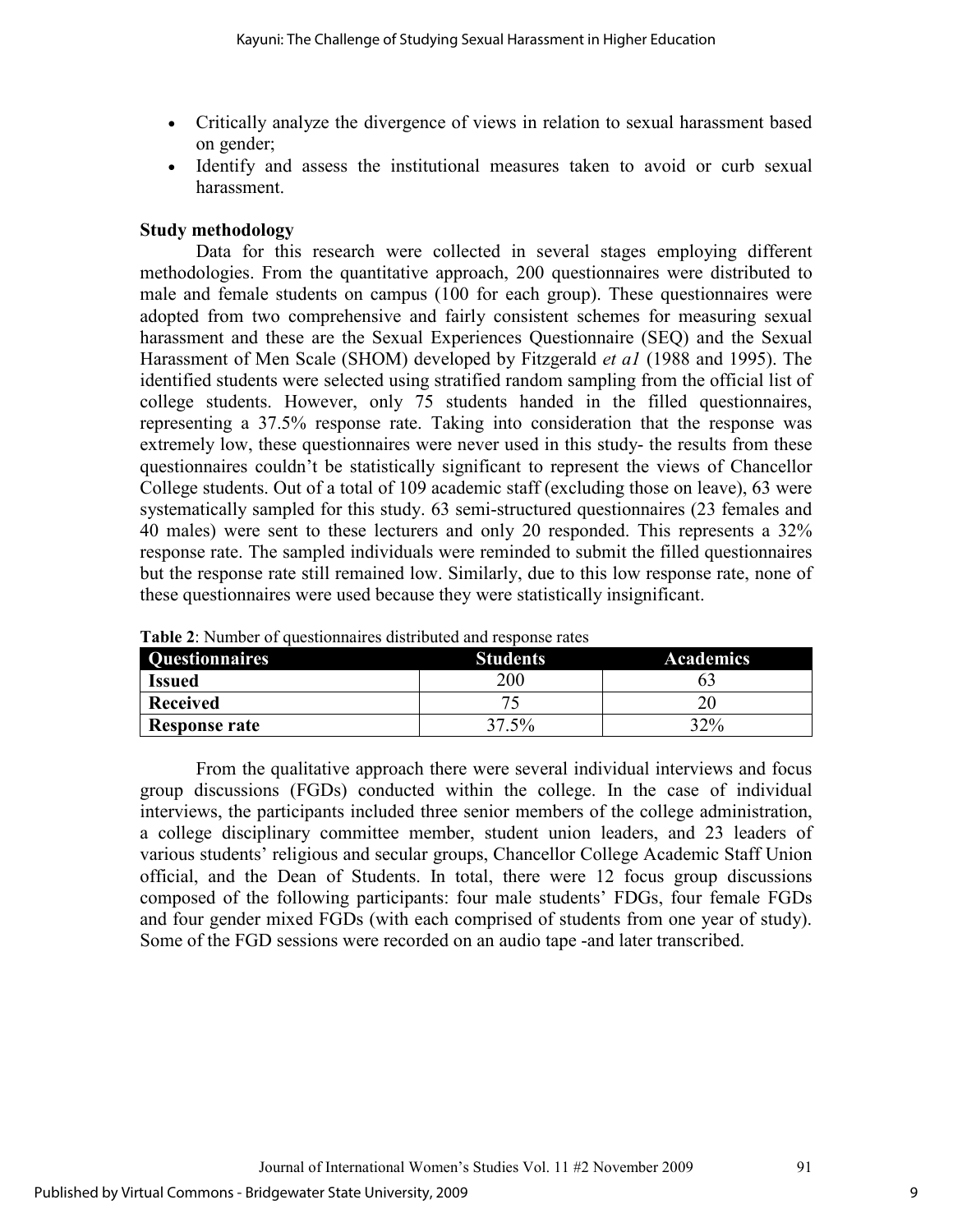| <b>Year of study</b> | <b>Number of FGDs</b> | <b>Description</b>                        |
|----------------------|-----------------------|-------------------------------------------|
|                      |                       | One FGD for male, females and mixed group |
|                      |                       | One FGD for male, females and mixed group |
|                      |                       | One FGD for male, females and mixed group |
|                      |                       | One FGD for male, females and mixed group |
| Total                |                       |                                           |

**Table 3**: Number of FGDs conducted

Apart from the comparative literature survey, the study also involved a review of college documents such as the college disciplinary committee files and other relevant papers.

#### **The methodological challenge of administering questionnaires and their implications to the study findings**

Although it is extremely difficult to fully explain the reasons why the sampled subjects were unwilling to submit their filled questionnaires, based on the individual interviews and FGDs some reasons can be identified.

What is quite surprising is that through FGDs and individual interviews, the students were willing to discuss all pertinent issues related to Sexual harassment but at the same time, those who were given questionnaires were unwilling to hand them over despite several reminders. One perspective could be that probably the definition of harassment is not clear hence they were not interested to participate. Yet another view could be that there is no prevalence of sexual harassment on campus hence it may not be necessary to respond to the questionnaire. The qualitative approach however points to another direction. For example, when interviewees and discussants were asked the question whether we shouldn't bother about Sexual harassment because it is difficult to define, the majority (male and female) responded that we should bother about it. The main reason why they felt that we should bother about it is because the identifiable features of sexual harassment are well known on the campus. According to the view of one female SUCC (Students' Union of Chancellor College) executive member, which is shared by many, she argued that it is not difficult to define because:

The things that lead to the word 'sexual harassment' are there, we see them, people are being raped and are being asked to offer their bodies to get grades, people swear at one another. We should not just let it go, we should talk about it, it can be eradicated.

From these responses, it is clear that harassment is prevalent on campus but individuals (male and female students as well as academic staff) were unwilling to hand over filled questionnaires.

What couldn't be denied by all the respondents interviewed is that sexual harassment is a very sensitive issue. Although they were not supposed to fill their names on the questionnaires, it is most likely that they were concerned with confidentiality. Informally, some students and academic staff felt that the issue was too sensitive and personal to the extent that divulging the information on paper needed a higher level of assurance from the researchers that they will not be individually attributed to the findings. What worsened the scenario is that the researchers themselves are employees of the same institution. This daily interaction of the researchers with the student body and academic

Journal of International Women's Studies Vol. 11 #2 November 2009 92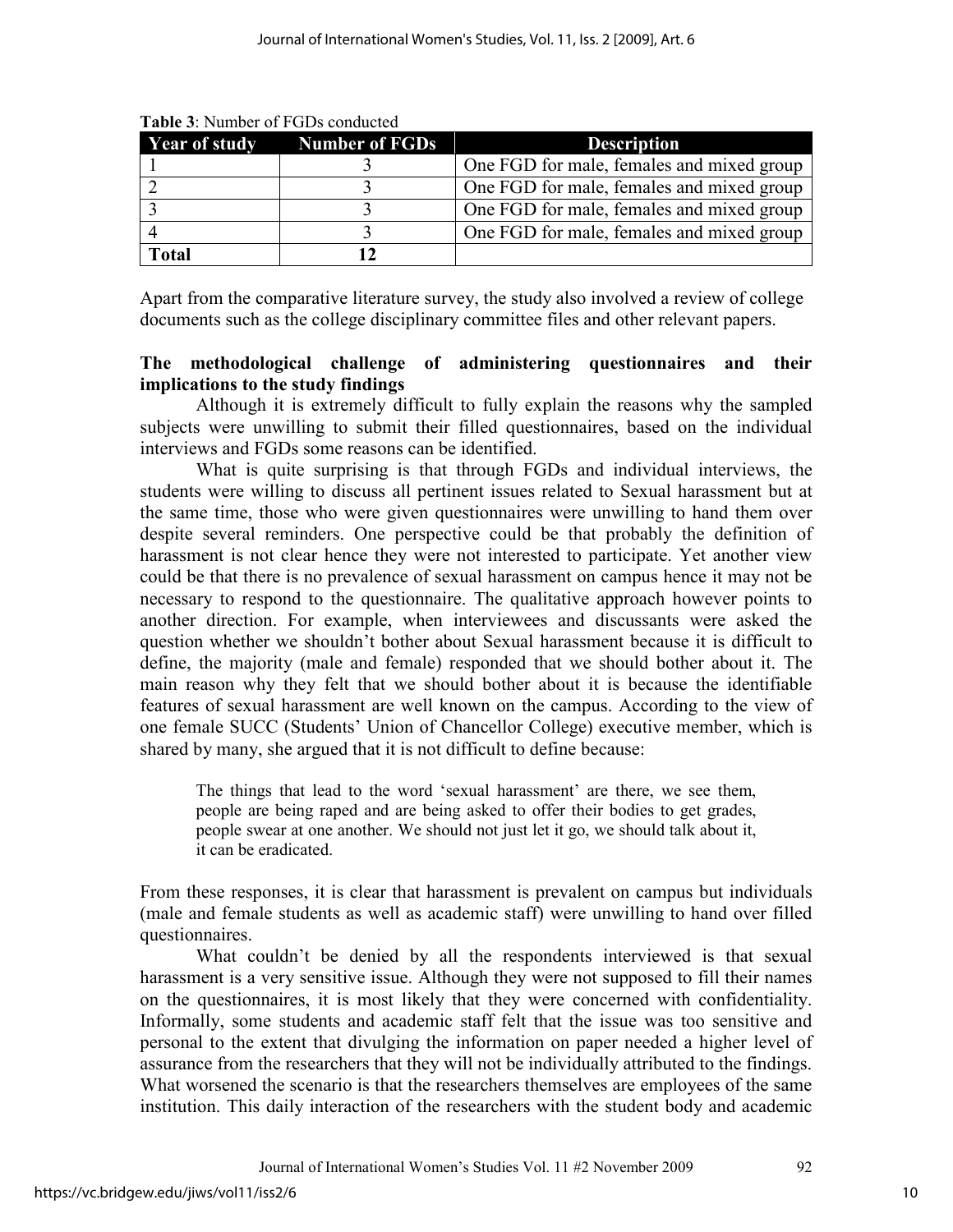staff probably triggered the fear that each questionnaire could easily be linked to the individuals who filled them, even if their names were not indicated.

In individual interviews and FGDs, the scenario was different. The respondents and discussants had ample time to ask questions related to objectives of the study and why their participation may be of importance. Such kind of personal contact and informality in the process removed their fears and encouraged them to say more than what the researchers had anticipated. More importantly, four research assistants who also happened to be students (two male and two female) were responsible for data collection amongst the students. As research assistants were their peers, they were more encouraged to express themselves on all issues of sexual harassment on campus.

The FGDs, especially in the mixed groups, played another interesting educative role. Through the discussions in the groups it transpired that misconceptions between male and female students were highlighted and clarified. The process also enabled the student community to become more familiar with the complexity and nature of sexual harassment on campus.

Despite the success from the qualitative approaches, the low response rate from the questionnaires had a negative effect on the overall quality of the findings. For example, almost every male and female student interviewed (either individually or through FGDs) responded that there is high occurrence of peer (student to student) sexual harassment on campus. They also highlighted that the most common form of harassment is verbal and non-verbal while physical harassment is rare. Taking into consideration that the study did not use the quantitative data, it is impossible to establish the exact severity and level of this harassment. Although, they all admitted that the male lecturer to female student harassment does occur on campus, they mainly argued that it is normally lower as compared to peer harassment.

Such kinds of findings, though valid, do not have an intended impact as they can not be statistically expressed and more importantly, there is no proper comparison to the previous study conducted in 1994. Some questions still remain unanswered such as: Is there any improvement on the situation or it has worsened since 1994? How serious is the problem now?

Interviewees and discussants were also asked to mention factors or situations that may lead towards sexual harassment of female students. Most students, whether male or female, indicated that improper dressing was the main factor. However, there were still huge debates over this issue. For example, it couldn't be established what improper dressing meant. Other additional views on factors or situations that lead towards sexual harassment of female students included:

- Carelessly showing 'green lights' (showing interest in the male student or lecturer but with no real commitment).
- Making frequent visits to the person's (male student's) room.
- The way female students dance during a party which may arouse sexual desires of male students.
- Developing close friendships with male lecturers.
- How female students 'shake' their body as they are passing by the males.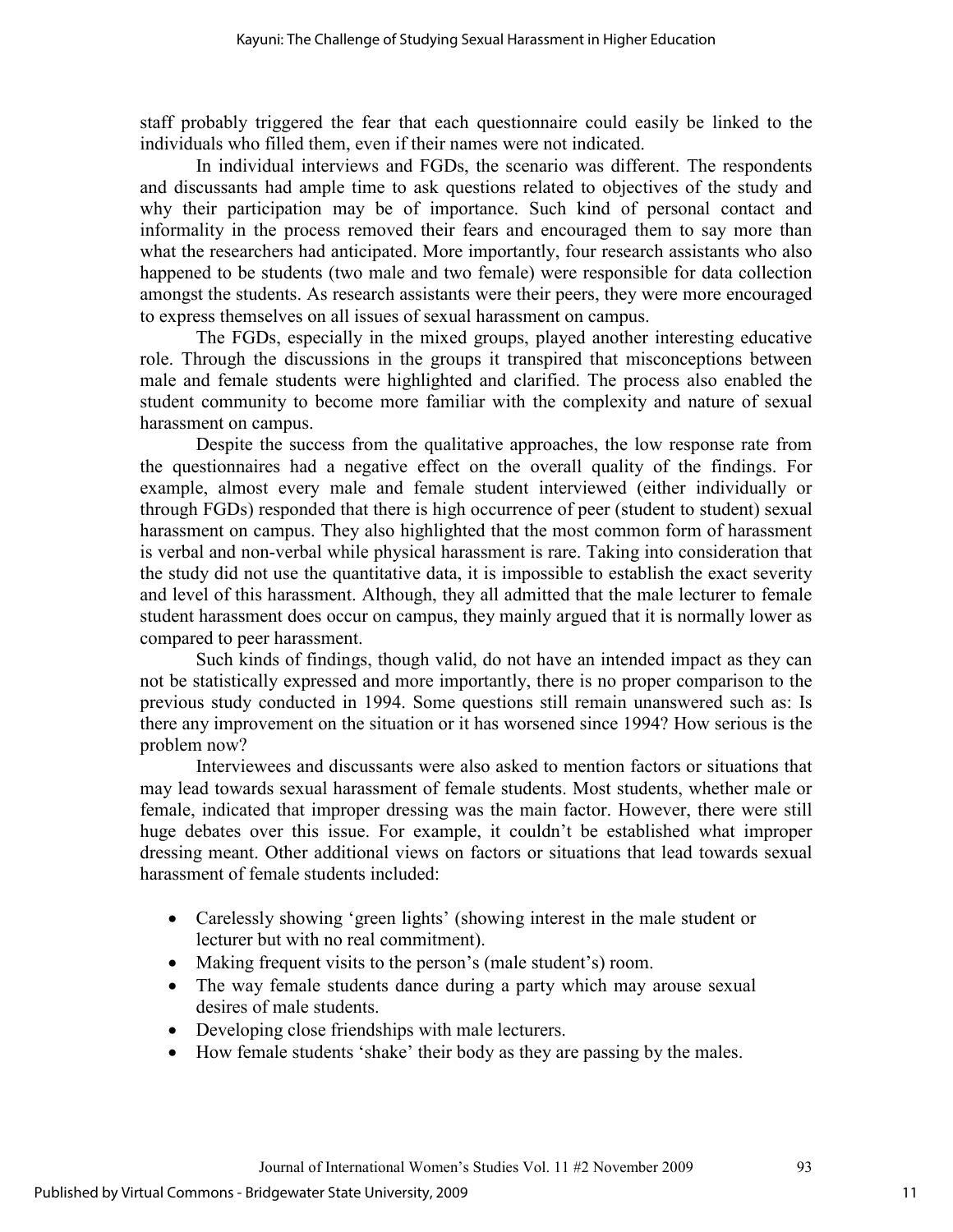Although each of these points were heavily discussed in the FGDs, it is extremely difficult to disaggregate these vital responses according to age, ethnicity, year of study and sex. In other words, further analysis of such kind of information is automatically stalled.

In 1993, the American Association of University Women Educational Foundation (AAUW) conducted a survey of public educational institutions, which revealed that students are unlikely to report cases of harassment because "victims may also suffer retaliation or complete alienation from classmates if they complain" (AAUW quoted in Chuang and Kleiner, 1999, p.15). Taking into consideration that the approach of this Chancellor College study heavily relied on qualitative aspects, it was difficult to establish specific number of individuals who had actually failed to report to authorities because for fear of reprisals. This finding could have been very critical to help the college to review its organisational structural arrangement for reporting such cases.

Probably one important question that may be asked is why students responded to the questions administered in the Phiri *et al* (1994) and not in a study conducted 14 years later. There could be some few explanations on this. Firstly, 1994 was a year when Malawi had just voted for multiparty politics after 30 years of autocratic and brutal rule. This newly acquired political dispensation was not fully understood then. During the one party rule, people willingly responded to what they were asked to do without questions. This one party rule legacy therefore had a positive and sometimes negative impact on social science research. Currently however, respondents are aware of their rights and they do not feel "coerced" to respond. Another important point worthy mentioning is that the study by Phiri *et al* (1994) did not sample the respondents. All female students were given questionnaires hence maximized the chances of increasing the response rates. More importantly, before the questionnaires were distributed, a well publicized seminar entitled "Violence Against Women" was conducted which generated interest amongst the female students.

# **The Role of disciplinary committees**

The findings related to a review of organisational arrangement were not affected by the low response rate as it heavily depended on an analysis of the available records. Consequently, this section focuses on the role of the college's disciplinary committees. The college has two disciplinary committees that may handle sexual harassment issues: College students' disciplinary committee and the University Office Appointments and Disciplinary Sub-Committee. The former handles students' issues while the latter focuses on academic and administrative staff of Chancellor College and the whole University.

# *College students' disciplinary committee*

According to Chancellor College Student's Rules and Regulations, the College Students Disciplinary Committee (Section 12:1) "is responsible for considering cases of misconduct and makes recommendations to the Principal for a final decision after hearing the student". This committee is comprised of: (1) Vice-Principal- Chairperson; (2) College Registrar or Assistant Registrar or Administrative Assistant who is the secretary; (3) Warden; (4) Students College Union Advisor; (5) Matron/Home sister [Dean of students]; (6) Four students representatives from the College Union and (7) One coopted member of staff.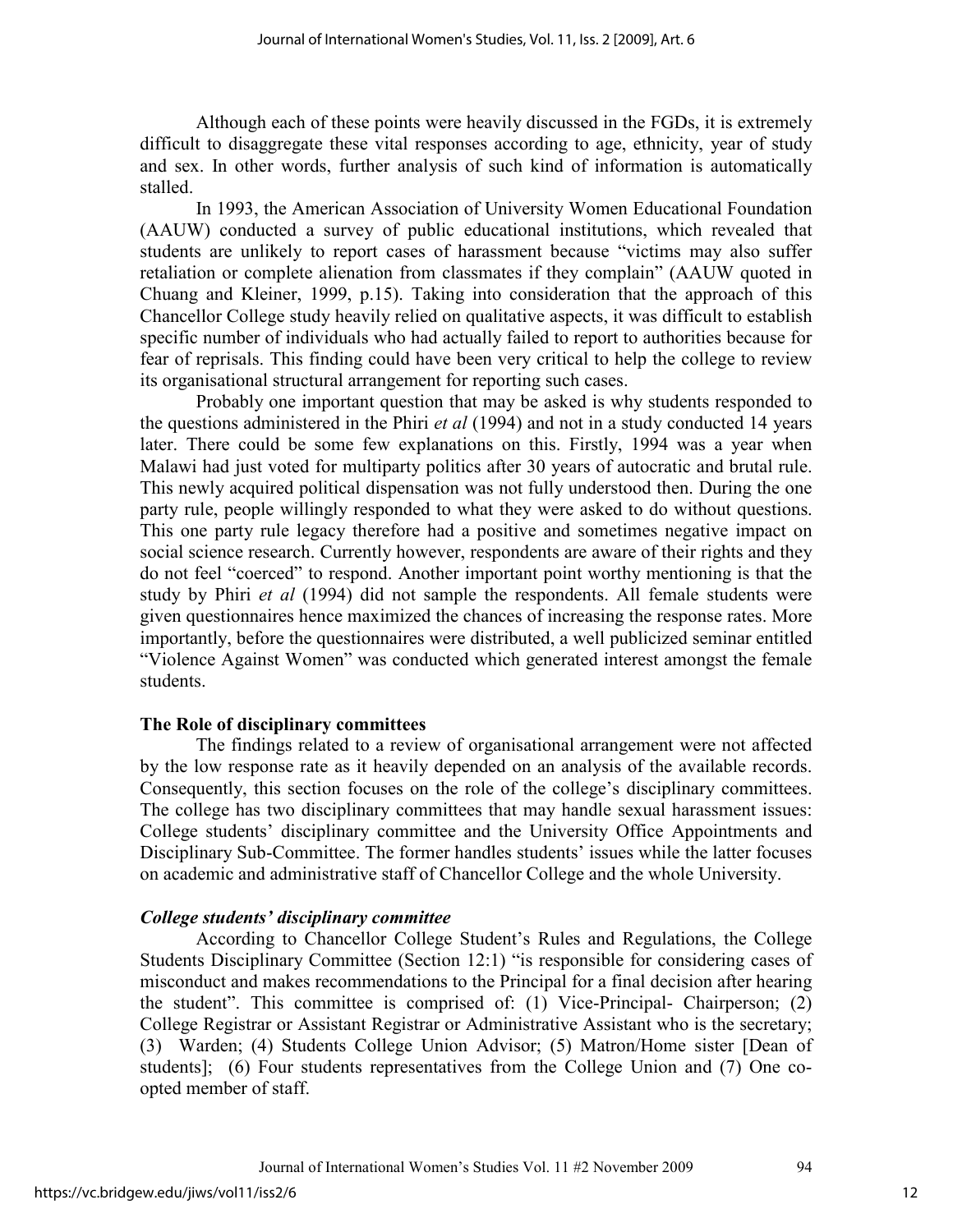According to Section 13:1 of rules and regulations, two thirds of the members of the committee form a quorum at any meeting. The committee is supposed to operate in full accordance to the rules of natural justice. Consequently, relevant facts and witnesses may be presented by the accused or the complainant. The same rules and regulations under sub-heading 'Conduct and Behaviour' (Section 11), lists some of the acts that may be interpreted as misconduct and these include "Harassment of staff or fellow students" and "use of abusive language" (Section 11:1 g and h)

Despite this set up, according to the college administration officials, the committee has been encountering several challenges such as: Firstly, in most cases the accused sometimes deliberately doesn't show up to appear before the committee; and when the committee makes a decision without hearing his/her side of story, such kind of students win their case when they lodge an appeal in conventional courts. Secondly, the committee has many times failed to meet because it normally fails to form a quorum. For instance, in the whole of 2007 there was no single meeting of the committee yet there were numerous complaints and cases to be discussed. Thirdly, in some years, the four students representatives from the College Union tend to defend their 'colleagues' even if there is clear evidence that they were in the wrong. This sharply divides the committee to the extent that the final decisions made are not always the best- however this is not the case in all years as it depends on the composition of that year's student union's commitment to curb student indiscipline. Finally, even though the complainant may have a valid case, it is sometimes difficult to call upon witnesses- whom for fear of reprisals sometimes don't show up hence ultimately the defendant has an upper hand.

Most students claimed that building up "evidence is a big problem" in sexual harassment cases; and one male student mentioned during FGD that "a guy in Kenyatta hostel continues to harass female students because he is not punished, every time he goes to the disciplinary nothing happens".

Looking at the trend of reported and cases handled by the college disciplinary committee from 2001 to 2007, a total of 56 cases were reported of which seven were related to sexual harassment representing 12.5%. In 2007 nine cases were reported to disciplinary committee of which one was related to sexual harassment. Among all sexual harassment related cases, the highest number of three representing 37.5% of these cases occurred in 2005.

| $\mathbf{w}$ $\mathbf{w}$ |            |            |                |                               |                  |            |               |            |            |            |            |                |              |
|---------------------------|------------|------------|----------------|-------------------------------|------------------|------------|---------------|------------|------------|------------|------------|----------------|--------------|
| Year                      |            |            |                |                               |                  |            | <b>Months</b> |            |            |            |            |                |              |
|                           | <b>JAN</b> | <b>FEB</b> | <b>MAR</b>     | <b>APR</b>                    | <b>MAY</b>       | <b>JUN</b> | <b>JUL</b>    | <b>AUG</b> | <b>SEP</b> | <b>OCT</b> | <b>NOV</b> | <b>DEC</b>     | <b>Total</b> |
| 2001                      | $\theta$   |            |                |                               | $\boldsymbol{0}$ |            |               |            |            | 4          |            | $\overline{c}$ | 8            |
| 2002                      | $\theta$   | 3          |                |                               | $\theta$         | $*_{2}$    | 3             | 5          |            |            |            |                | 16           |
| 2003                      | $\theta$   |            | $*1$           | $*1$                          | $\theta$         |            |               |            |            |            |            |                | 3            |
| 2004                      | $\theta$   |            |                |                               | $\theta$         |            | $*3$          |            |            |            |            |                | 6            |
| 2005                      | $\theta$   |            | $\overline{c}$ | $\mathfrak{D}_{\mathfrak{p}}$ | $\theta$         | $***3$     | $*1$          |            |            |            |            |                | 8            |
| 2006                      | $\theta$   |            |                |                               | $\theta$         |            |               | 2          | 4          |            |            |                | 7            |
| 2007                      | 0          |            |                |                               | $\theta$         |            |               |            |            | $*8$       |            |                | 9            |

**Table 4:** Summary of cases reported to the College Student's Disciplinary Committee from 2001 to 2007

**NOTE:** The asterisk represents sexual harassment case.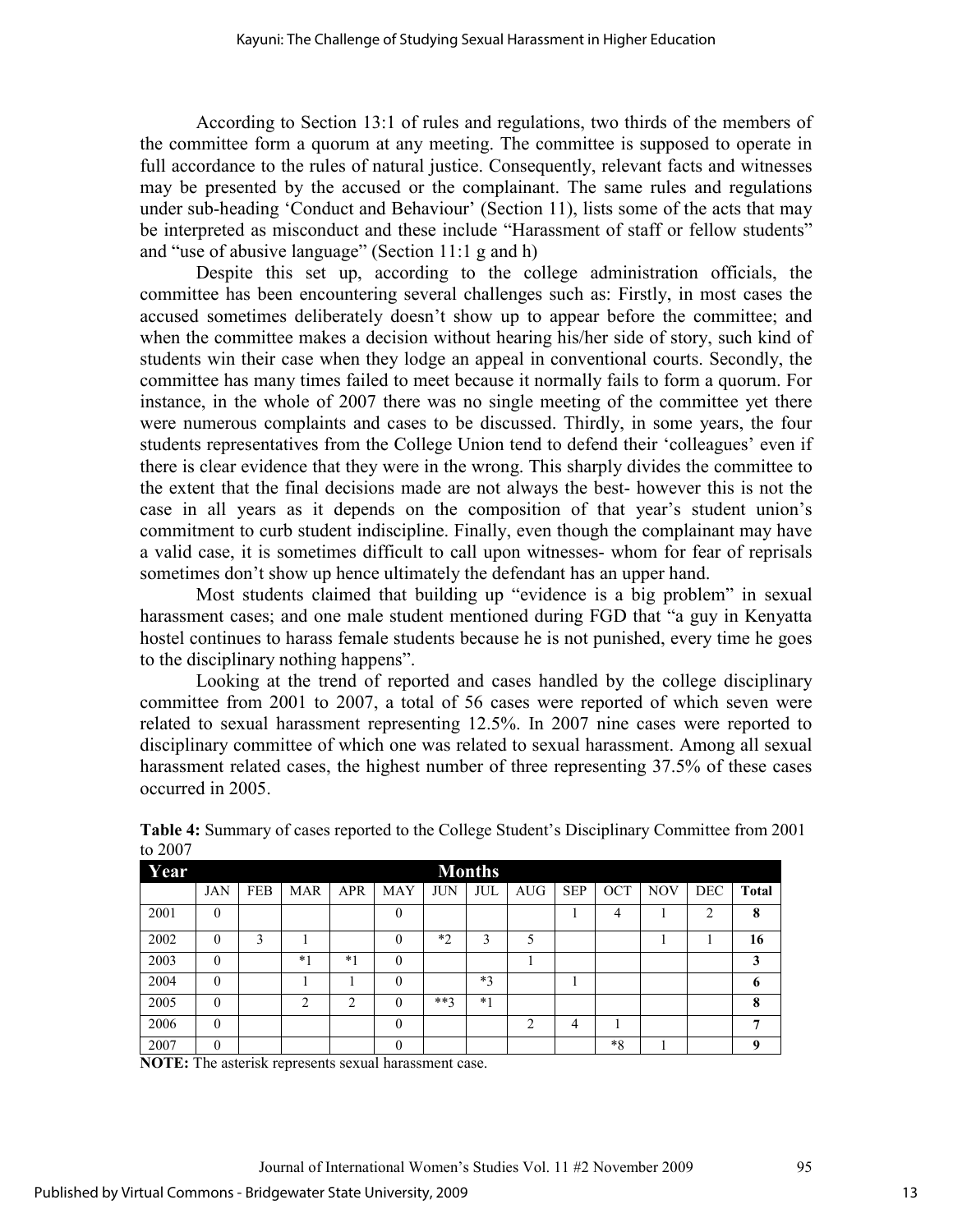#### *University Office Appointments and Disciplinary Sub-Committee*

The Condition of service for Academic and Administrative staff also provides for the disciplinary procedures. Section I 3(e) states that the College/University Office Appointments and Disciplinary Sub-Committee shall handle all disciplinary cases involving an academic or administrative staff. This committee shall "recommend to the Chairperson of the University-wide Appointments Committee for appropriate action to be taken against the Staff". Under 'Misconduct and Discipline' (Section I 2) the list of types of cases of misconduct interestingly starts with sexual harassment. Specifically, this section states that one type of misconduct warranting disciplinary action is when a staff member "Sexually harasses a *bona fide* student of the University of Malawi or another Staff Member of the University of Malawi" (Section I 2a).

Taking into consideration the complexity of the term 'sexual harassment', the conditions of service doesn't bother to define what this harassment constitutes. Another observation is that in practice the Disciplinary Sub-Committee itself is not set up as highlighted in the University Act. According to the former college acting Registrar, the college Disciplinary Sub-Committee is normally appointed by college Principal and comprises of Deans and some Professors with the college Registrar as the secretary. According to him, it is normally a large committee. However, the *University of Malawi Act, (1974) - amended 1998* Statute XVI, Section 2 states that the college Appointments and Disciplinary Sub-Committee shall consist of (UNIMA, 2006, p.490):

- a. The Principal as chairperson
- b. The College Registrar, who shall be secretary of the Committee
- c. The Dean; and
- d. One senior member of staff

Apart from this anomaly (i.e. what the act says and what happens in practice), the set up of the disciplinary committee gives no room for student representation in a case where the student's issue is at stake such as sexual harassment. It is not surprising therefore that student feel that it doesn't make sense to report to the college administration because promotion of their welfare at such a level is not guaranteed.

According to the University administration records, for the past five years only one case of accusing a lecturer of sexual harassment was reported to the college administration. Although almost two year have passed since the case was reported, it has not yet been concluded. It is worthy discussing further this reported case. When a female student reported about this sexual harassment to the college administration, she was informed that she must write a report on the same. She reluctantly accepted to write the report and submitted it to the college administration. A few months later, she learnt that the report had been leaked and passed on to some government officials at the Ministry of Women and Children Affairs in Lilongwe. She felt stigmatized and lost confidence in the whole procedure as she had expected it to be secretive. Taking into consideration that now several students know about this case and nothing has so far been done makes students to further lose confidence in the reporting procedures.

A final observation is that the disciplinary procedures as articulated in Terms and Conditions of Service are not compatible with issues related to sexual harassment. The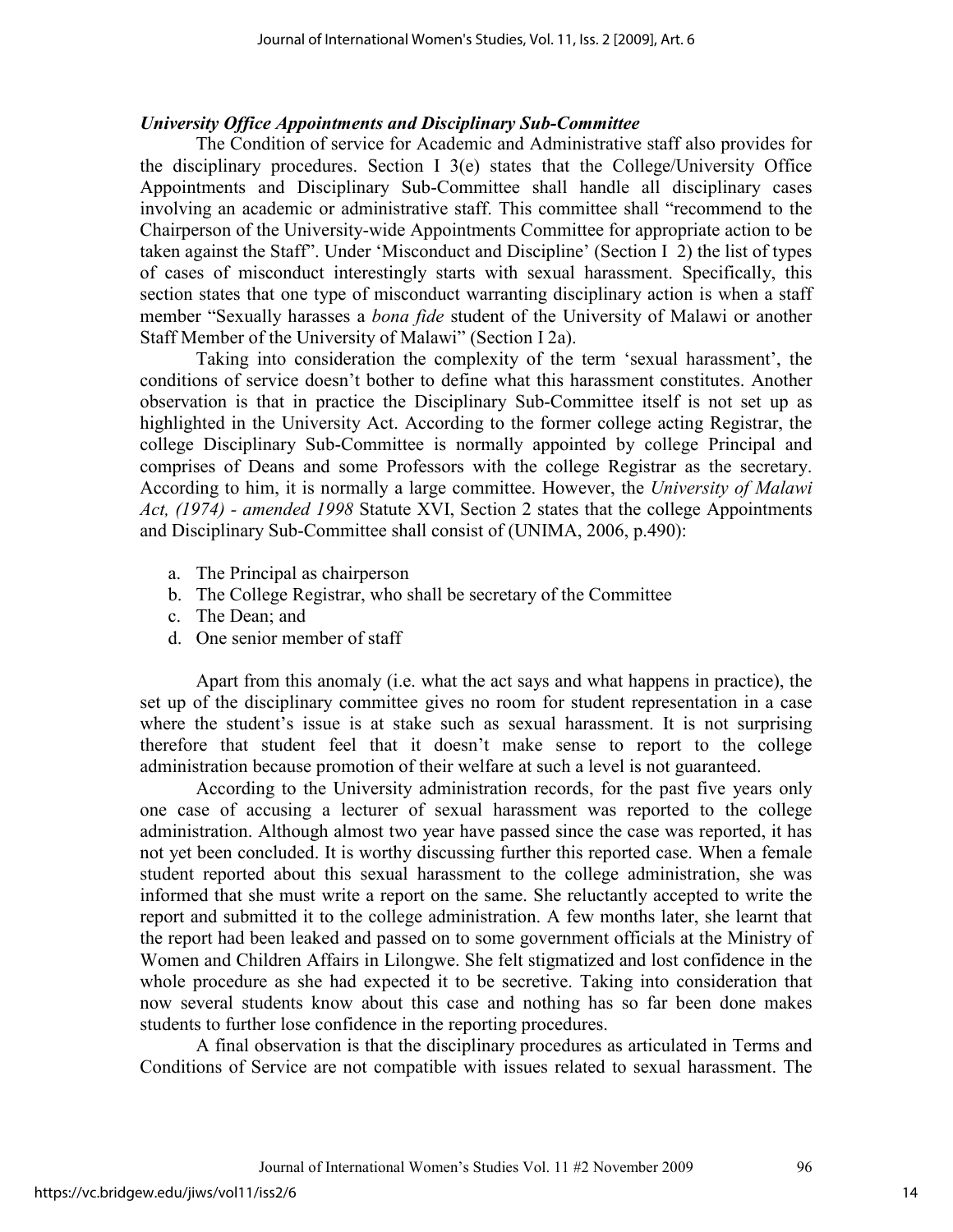procedures are framed in the context of specific job-related performance management systems.

#### **Concluding remarks**

The paper acknowledges that when one approach to the study on sexual harassment is omitted, there is bound to be some critical questions that remain unanswered. Consequently, the quality and relevance of the study findings are likely going to be seriously affected as this paper has discussed. Despite the methodological challenges the study revealed some issues that need to be addressed. Based on the conclusion drawn from the study, issues of sexual harassment at Chancellor College have to be dealt with while bearing in mind the following challenges and/or recommendations:

#### *Lack of a proper legal definition of what constitutes sexual harassment*

Although the discussants and interviewees provided an understanding of sexual harassment that was close to the universally acceptable definition, it is still important that all the relevant college documents should have a clear definition of the same.

#### *Lack of a clear university policy on sexual harassment*

Related to the point above, the University of Malawi still lags behind in developing a sexual harassment policy. The growth of the university over the past years and its recent quest for a balanced male vs. female student intake puts the institution at a very vulnerable position.

#### *Lack of clearly defined structures to report cases of sexual harassment*

As already discussed in the findings, the current structures of the college disciplinary committees have proved ineffective in relation to dealing with issues of sexual harassment. The Chancellor College community doesn't trust the current set-up and hence it will not have a long term impact in curbing harassment.

Other additional issues include:

- Lack of basic training regarding sexual harassment
- The 'culture of silence', fear of reprisals and fear of being labeled by the college community (stigmatization)
- Arguably an absence of political will amongst most stakeholders to debate over the issue
- High staff turnover which inhibits the intergenerational cultivation of professionalism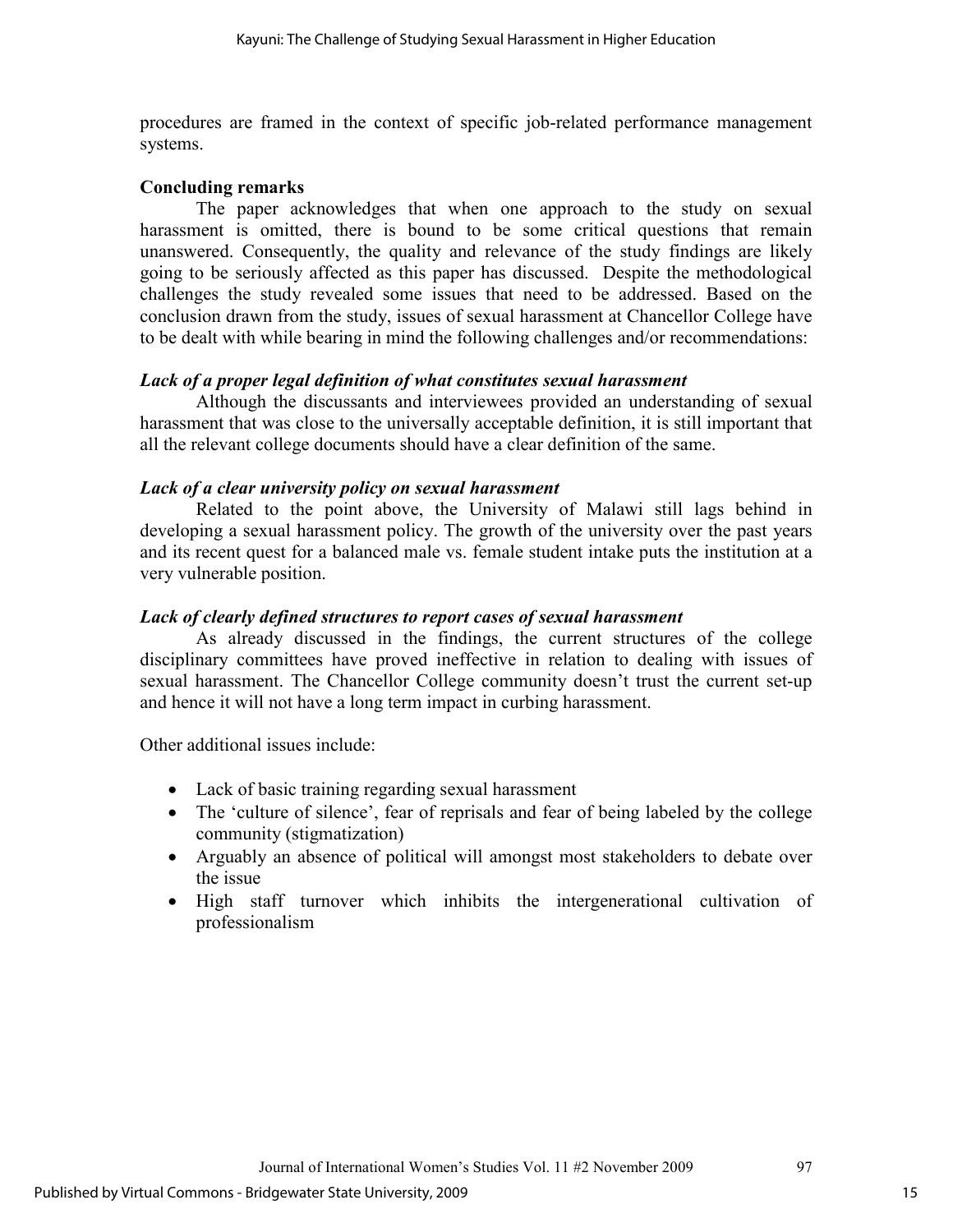#### **References**

- Adams-Roy, J and Barling, J. (1998). Predicting the Decision to Confront or Report Sexual Harassment. *Journal of Organizational Behavior*, 19 (4), 329-336.
- Adedokun, O. (2005). Sexual Harassment in Nigerian Educational Settings: Preliminary Notes from a Qualitative Assessment of Lagos State University. *Sexuality in Africa.* 2 (4)
- Barton, L and Eichelberger, J.(1994). Sexual Harassment: Assessing the Need for Corporate Policies in the Workplace. *Executive Development,* 7(1), 24-28.
- Benson, K. (1984). Comment on Crocker's 'An Analysis of University Definitions of Sexual Harassment'**.** *Signs*, 9 (3), 516-519.
- Benson,D and Thomson, G.(1982). Sexual Harassment on a University Campus: The Confluence of Authority Relations, Sexual Interest and Gender Stratification. *Social Problems*, 29 (3), 236-251.
- Bingham, S and Scherer, L. (2001). The Unexpected Effects of a Sexual Harassment Educational Program. *The Journal of Applied Behavioral Science*, 37 (2) 125-153
- Brandenburg, J .(1982). Sexual Harassment in the University: Guidelines for Establishing a Grievance Procedure. *Signs*, 8 (2), 320-336.
- Broussine, M and Fox, P.(2003). The Politics of Researching Gender in Organisations. *Management Research News,*.26(8), 24-37
- Buchanan, D and Badham, R. (1999). *Power, politics and Organisational change*. London: Sage Publications
- Chamberlain L, Crowley M, Tope D and Hodson R. (2008). Sexual Harassment in Organizational Context. *Work and Occupations,* 35(3), 262-295
- Chancellor College. undated. *Students Rules and Regulations*. University of Malawi, Chancellor College
- Chuang, L and Kleiner, B. (1999). Sexual Harassment In Public Schools. *Equal Opportunities International,* 18 (2/3/4),13-17
- Curtis, S. (2003). Lies, damned lies and organisational politics. *Industrial and Commercial Training*, 35 (7), 293-297
- Dougherty, T; Turban, D; Olson, D; Dwyer, P; and Lapreze, M.(1996). Factors Affecting Perceptions of Workplace Sexual Harassment. *Journal of Organizational Behavior*, 17, 489-501

Dubrin, A.(2004). *Leadership*. New York: Houghton Mifflin Company

- Fang, H and Kleiner, B.(1999). Examples of Excellent Sexual Harassment Policies. *Equal Opportunities International*, 18 (2/3/4), 8-12
- Fitzerald, L. E, Gelfand, M., & Drasgow, E (1995). Measuring sexual harassment: theoretical and psychometric advances. *Basic and Applied Social Pvchology,* 17, 425-445.
- Grobler, P; Warnich, S; Carrell, M; Elbert, N and Hatfield, R. (2002). *Human Resource Management in South Africa*. London: Thomson Learning.
- Ho, J and Kleiner, B.(2000). New Developments Concerning Sexual Harassment In Public Schools. *Equal Opportunities International*, 19 (6/7), 48-52
- Howard-Hamilton, M; Phelps, R and Torres, V.(1998). Meeting the Needs of All Students and Staff Members: The Challenge of Diversity. *New Directions for Student Services*, 82, 49-65